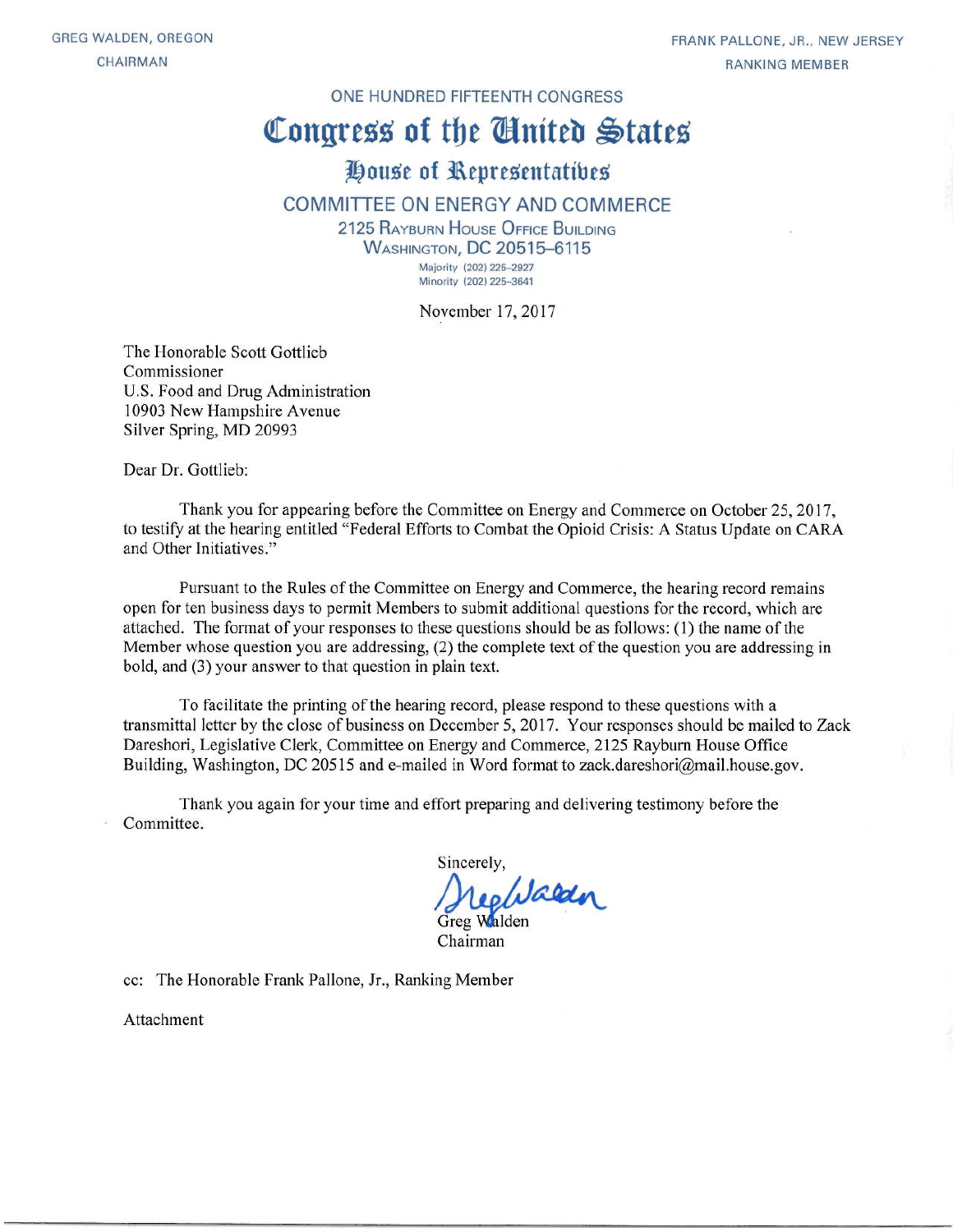### **Attachment — Additional Questions for the Record**

#### **The Honorable Michael C. Burgess**

- 1. As we continue to treat those addicted to opioids, we must also prevent new patients from abusing pain medication, which often leads to addiction. Opioids with abuse-deterrent formulations (ADFs) help deter opioid misuse. Do you agree that abuse-deterrent technology has a role to play in addressing the opioid crisis?
- 2. The FDA's Opioid Action Plan calls for accelerating prescribers' uptake of opioids with abuse-deterrent formulations. Impediments such as prior authorization, formulary placement, non-medical switching and "fail first" policies can prevent patients from accessing abuse-deterrent formulations and are counterproductive to addressing opioid abuse prevention. Several states such as West Virginia, Massachusetts, Florida, Maryland, and Maine, have recognized the benefits of abuse-deterrent opioids and passed laws to remove formulary barriers to these drugs.
	- a. What is the federal government doing to ensure that providers have access to abuse-deterrent products when appropriate?
	- b. Should all patients have access to abuse-deterrent technology at parity with other opioids?

#### **The Honorable Joe Barton**

- 1. The techniques for managing acute pain are different from the techniques for managing chronic pain. In fact, some specialties, like dentistry, rarely (if ever) have to treat patients for chronic pain. Even the types of opioids that would be prescribed—long acting versus short acting—are different. The CDC guideline and the current FDA REMS strategy have both focused on managing chronic pain, but what are you doing to help promote more judicious prescribing among those who are not in the business of managing chronic pain?
- 2. What are you doing to promote the delivery of preventive services that help to control acute pain and stop such pain from becoming chronic?

#### **The Honorable Gus Bilirakis**

- 1. Many patients who suffer from opioid addiction also have other co-morbidities that require the use of other medications and medical devices. As a result, care coordination can play a major role in helping stem drug abuse but also promote basic medical safety.
	- a. In what ways is data currently being used to advance this end?
	- b. In what role can interoperability of medical devices and the systems to which they report play in increasing safety and efficiency in patient care?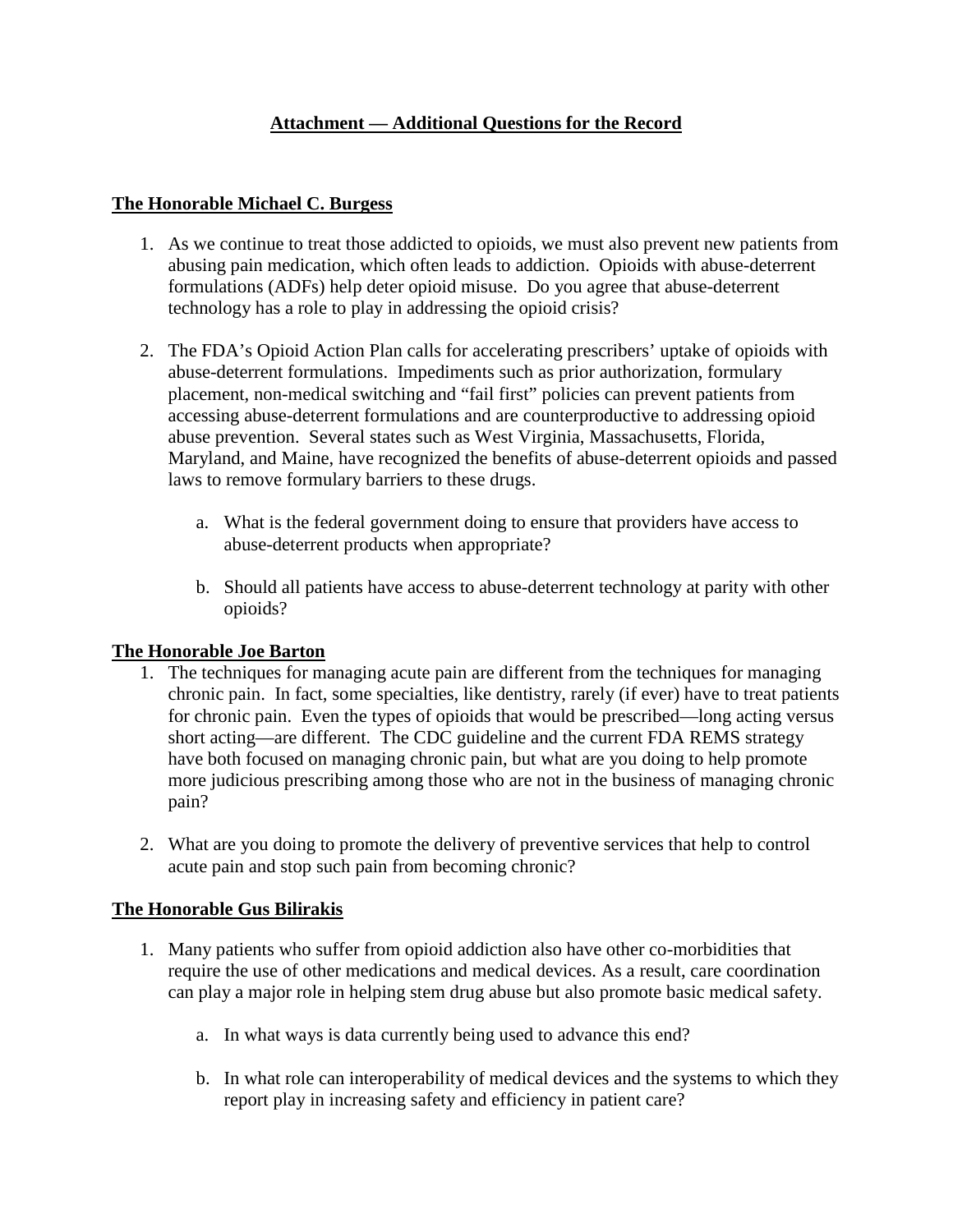- 2. Many patients who suffer from opioid addiction also have other co-morbidities that require the use of other medications and medical devices. As a result, care coordination can play a major role in helping stem drug abuse but also promote basic medical safety.
	- a. In what ways is data currently being used to advance this end?
	- b. In what role can interoperability of medical devices and the systems to which they report play in increasing safety and efficiency in patient care?
- 3. Last August, FDA authored a blog post titled: "FDA Supports Greater Access to Naloxone to Help Reduce Opioid Overdose Deaths." Can you provide this Committee with an update on the development of an over-the-counter version of naloxone?

#### **The Honorable Chris Collins**

- 1. The opioid epidemic is a serious public health crisis, but the FDA has not prioritized nonopioid pain medications in the same way as antibiotics to treat drug-resistant bacteria. The Generating Antibiotic Incentives Now (GAIN) Act passed in 2012 to spur the development of new antibiotics to fight drug-resistant bacteria in hospitals and communities gave the FDA a path to qualify infectious disease products for Fast Track Designation and Priority Review. In 2013, the CDC estimated that 23,000 die each year due to resistant infections. In 2015, a total of 33,091 persons in the United States died from drug overdoses involving opioids and yet similar actions have not been taken.
	- a. Has the agency considered taking the same approach with the opioid epidemic?
- 2. The opioid epidemic is a serious public health crisis, but the FDA has not prioritized nonopioid pain medications in the same way as antibiotics to treat drug-resistant bacteria. The Generating Antibiotic Incentives Now (GAIN) Act passed in 2012 to spur the development of new antibiotics to fight drug-resistant bacteria in hospitals and communities gave the FDA a path to qualify infectious disease products for Fast Track Designation and Priority Review. In 2013, the CDC estimated that 23,000 die each year due to resistant infections. In 2015, a total of 33,091 persons in the United States died from drug overdoses involving opioids and yet similar actions have not been taken. Has the agency considered taking the same approach with the opioid epidemic?

#### **The Honorable David McKinley**

- 1. Police, fire fighters, and other emergency personnel are the first to arrive on an opioidsrelated scene. These professionals are there to protect us, but they are at risk of being exposed to potent opioids and their synthetic analogues, such as fentanyl and carfentanyl. What's being done to protect these first responders, what more can be done, and what do you need from Congress?
- 2. Dr. Gottlieb, your testimony describes significant efforts by the FDA to address the opioid crisis in the US, including encouraging use of non-addictive forms of pain management. Yet, the FDA announced in a press release dated January 14, 2014 that the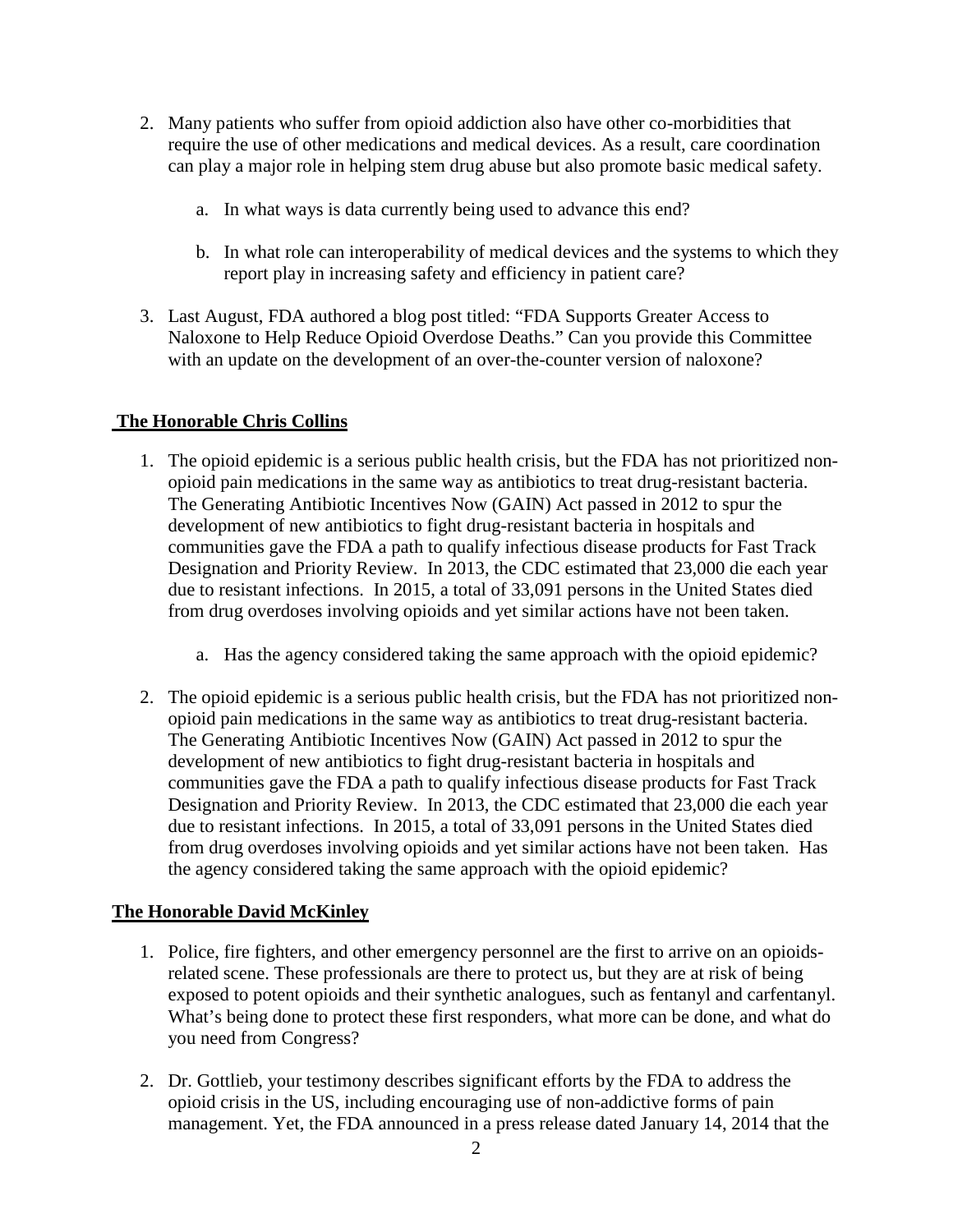agency would take regulatory action to restrict access to OTC acetaminophen to prevent inadvertent overdose, despite the fact that half of Americans are contraindicated for nonsteroidal anti-inflammatory drugs (NSAIDs) and may only take acetaminophen. Given the need to respond to the opioid crisis with non-addictive treatment options for patients, does FDA still intend to take regulatory action limiting access to OTC acetaminophen?

- 3. Dr. Gottlieb, as you know, over-the-counter (OTC) pain relievers taken as directed provide a safe and non-addictive alternative to the use of opioids. Advocates for patients that can only take acetaminophen to manage pain and for whom non-steroidal antiinflammatory drugs (NSAIDs) are contraindicated are aware of the importance of balancing the need for OTC pain relief options with education on safe use of these medications and awareness of all pharmacologic and nonpharmacologic pain relief options as part of their pain management plan. What is the FDA currently doing to educate both providers and patients living with pain about the safe use of OTC pain relief options, as well as other safe and effective pain management options, and to make these materials easily accessible and interpretable by these populations?
- 4. As you know, over-the-counter (OTC) pain relievers can serve as safe and non-addictive alternatives to opioids. It's important that patients are aware of all options as part of their pain management plan. What is the FDA currently doing to educate both providers and patients about the safe use of OTC pain relief options, as well as other safe and effective pain management options, and to make these materials easily accessible and interpretable by these populations?
- 5. Your testimony describes significant efforts by the FDA to address the opioid crisis in the US, including encouraging use of non-addictive forms of pain management. Yet, the FDA announced in a press release dated January 14, 2014 that the agency would take regulatory action to restrict access to OTC acetaminophen to prevent inadvertent overdose, despite the fact that half of Americans are contraindicated for non-steroidal anti-inflammatory drugs (NSAIDs) and may only take acetaminophen. Given the need to respond to the opioid crisis with non-addictive treatment options for patients, does FDA still intend to take regulatory action limiting access to OTC acetaminophen?

#### **The Honorable Buddy Carter**

On June 13th, the FDA put out a release titled "Statement from FDA Commissioner Scott Gottlieb, M.D. – FDA is taking new steps to help assess opioid drugs with abuse-deterrent properties." This is part of their commitment to take actions on opioids.

- 1. The FDA released a statement in June focusing on ways to deter opioid abuse and in that announcement. What are you doing to pursue those actions and combat opioid abuse?
- 2. You announced that you would be engaging with "external thought leaders." What were the results of that meeting?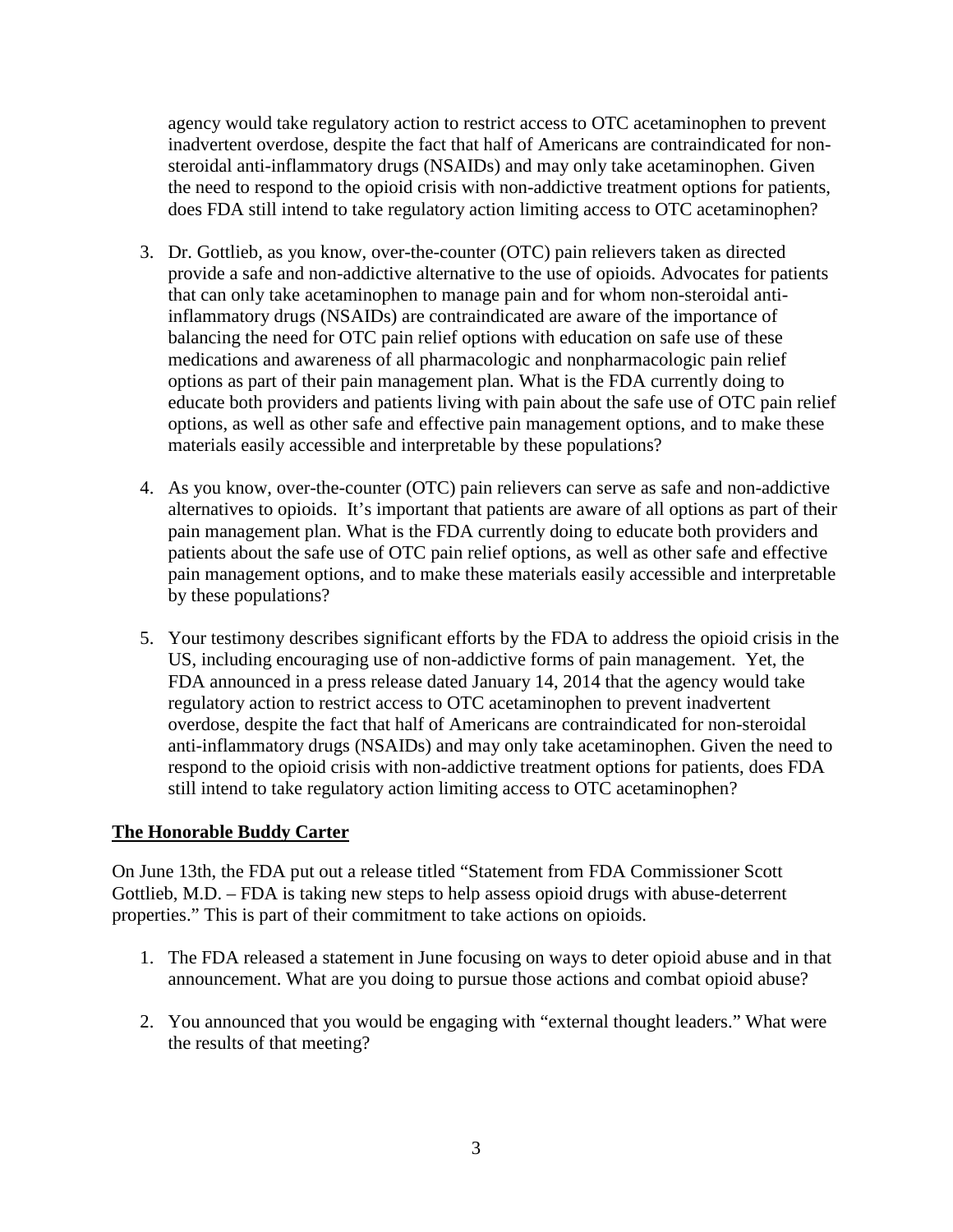#### **The Honorable Ryan Costello**

- 1. What effect will increased patient access to medical technologies have on limiting longterm opioid therapies?
- 2. What are the current policies of CMS, Tricare, and commercial insurance carriers when evaluating surgical procedures and medical technologies? Is opioid use reduction part of that evaluation process?
- 3. What statutes exist that require clarity and transparency into the levels of evidence required for positive payer policies for medical technologies, surgical procedures, and medical interventions? Can statutes be developed and implemented that would standardize these requirements?

#### **The Honorable Pete Olson**

1. Of the grant funding provided for in CARA, how much funding has been allocated to state prescription drug monitoring programs (PDMPs)? Do you think states need additional federal grant funding to improve their PDMP or to fund clinical workflow integrations?

#### **The Honorable Bill Johnson**

- 1. Innovative non-opioid treatments for pain are being developed that can prevent addiction before it starts. How is the FDA working to accelerate approval of such treatments? How can we better align the approval process with federal reimbursement policies for approved innovative medications and devices, so that once new treatments are approved, patients are not barred from accessing them because they are not covered by Medicare?
- 2. You've been supportive of abuse-deterrent technologies as one means of deterring early users from progressing to more dangerous methods of consuming prescription drugs, and CARA encouraged FDA to enhance development and approval of abuse-deterrent formulations. However, even though 60% of all branded, extended-release, long-acting opioids have an abuse-deterrent formulation, virtually all of those prescriptions involve one specific opioid product – Oxycodone. When will the FDA update its existing Branded Guidance and publish product guidance for Generic abuse-deterrent formulations to incentivize additional product designs and generics, which may be as effective and less costly?
- 3. Dr. Gottlieb, I introduced legislation, with my colleague on this committee Doris Matsui, to address teen abuse of DXM, the active ingredient in most cough medicines, by prohibiting sales to people under 18. Will you commit to working with us to advance this policy?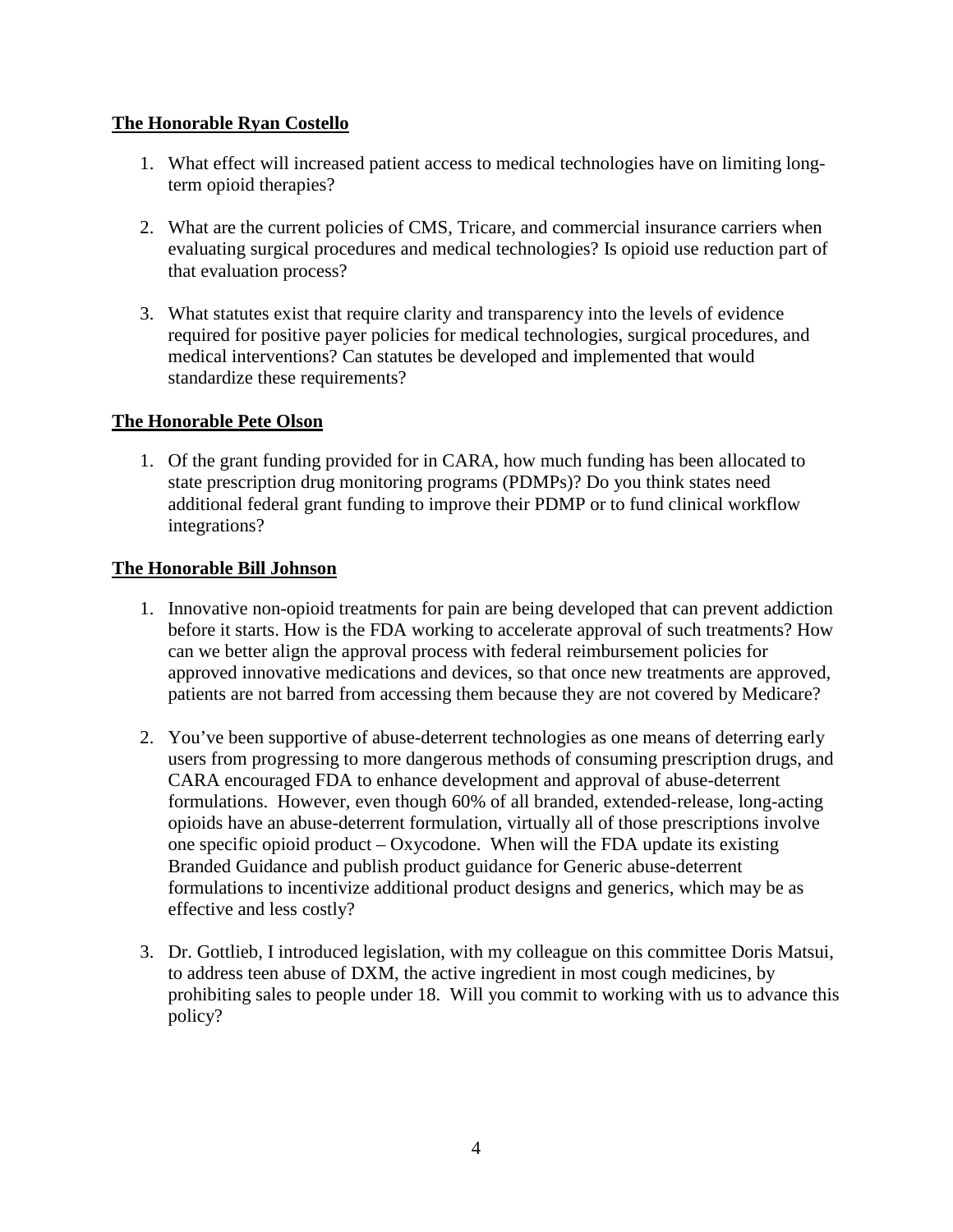#### **The Honorable Richard Hudson**

1. FDA has proposed streamlining of the drug approval process for discovery in the area of Pain Management. What efficiencies could be gained by a standardized data and analytics platform that was the same as the submission standard?

#### **The Honorable Susan Brooks**

1. I have heard you say that preventing drug use before it begins is the is the most costeffective way to reduce drug use and its consequences. In your opinion, what are the characteristics of successful prevention intervention programs? Besides lack of resources, what are the barriers to implementing intervention programs?

#### **The Honorable Ben Ray Lujan**

Addressing the opioid epidemic is going to require a multi-faceted approach. We cannot cure opioid addiction through law enforcement or treatment alone. We must also work to address the problem at the start. This means we should also be adopting policies and practices to reduce the amount of opioids that are available in circulation, and educating health care providers on opioids, pain management, and non-opioid pain alternatives.

Approximately 80 percent of the legal global opioid supply is consumed in the United States. Based on 2015 sales, the top five opioid products were made by Purdue Pharma, Johnson & Johnson, Insys Therapeutics, Mylan and Depomed, according to sales. A 2016 survey by the National Safety Council revealed that about 99 percent of physicians exceed the recommended three-day dosage limit, with a quarter of them writing prescriptions for a full month and thus overprescribing these types of medications.

Members of this Committee have called for additional prescriber education and training to this effect and I want to learn more about what role FDA and DEA can play in this process.

- 1. Dr. Gottlieb, you recently announced that the FDA is taking the step to require immediate release opioid formulations be subject to the more stringent Risk Evaluation and Mitigation Strategy (REMS) program that extended release and long-acting opioid formulations are subject to today. The REMS for these products requires that training be available to health care providers. Will you walk us through the REMS requirements for these products, and specifically discuss the training that is available to health care practitioners under the REMS?
- 2. Is training under the REMS mandatory for health care practitioners today?
- 3. Can you give us a sense of how many health care practitioners have voluntarily participated in the training available under the REMS?
- 4. I understand that FDA is considering whether mandatory education might be appropriate. Dr. Gottlieb, what are your thoughts on mandatory training? Is this something that you would support, and if so, how would FDA operationalize such a requirement?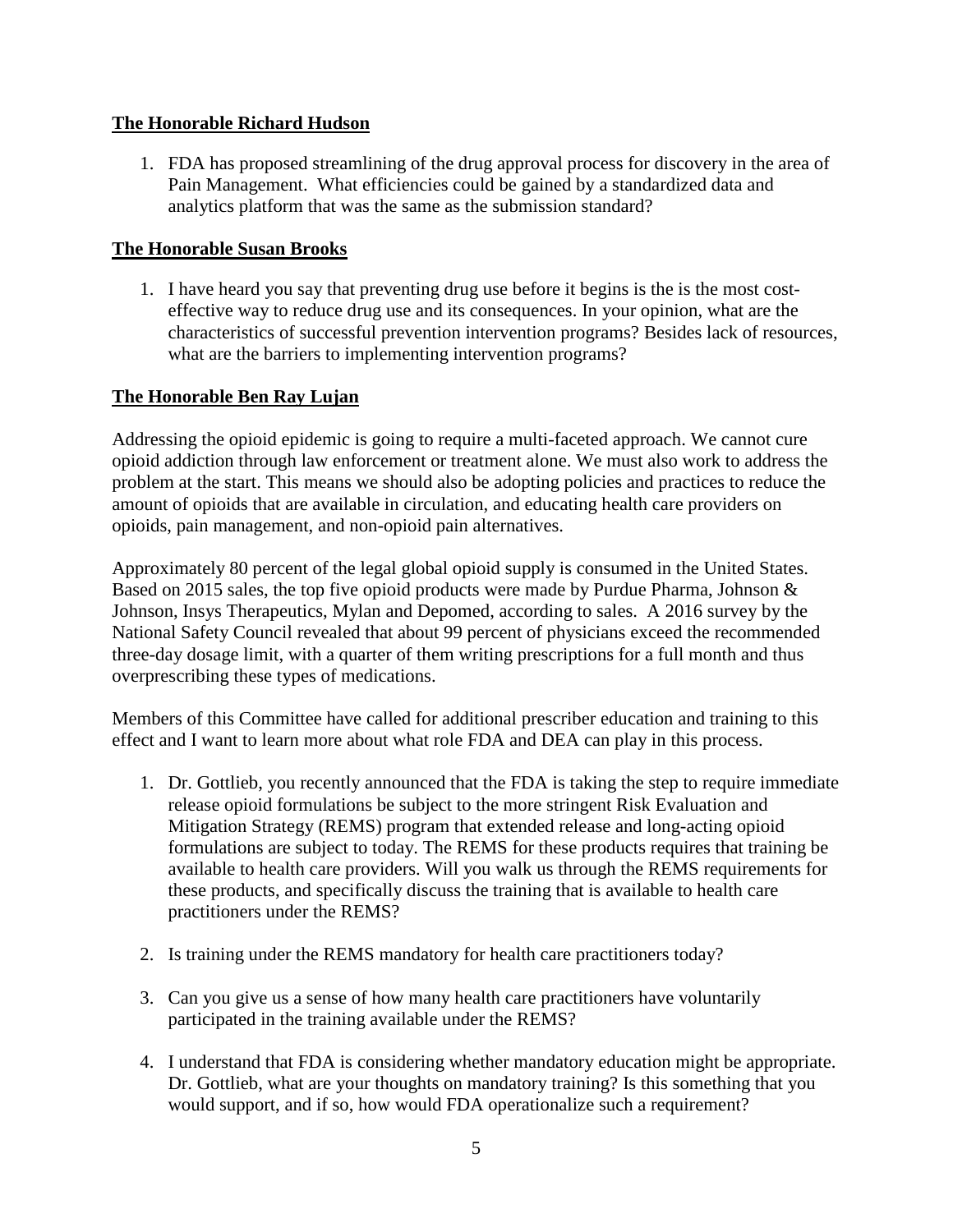In 2015, 33,000 Americans died from opioids. According to the CDC, almost half of those deaths were from prescription opioids. The New York Times reports that in 2016, overdoses from all drugs was the leading cause of death of people under the age of 50. Drug overdoses now kill more Americans each year than at the height of the HIV epidemic and the worst year for auto accident deaths. The Times and drug use experts attribute the sharp rise in all drug overdose deaths to the rise of opioids. What we need to fight this epidemic is continued and reliable longterm investments in prevention, treatment, recovery, and monitoring.

The President's budget proposal for fiscal year 2018, coupled with other administration initiatives, takes several steps back in the fight against opioid addiction, including a cut in funds for SAMHSA. Overall, the President's proposed budget cuts HHS by 16.2 percent, the CDC by 17 percent and NIH by 19 percent. It cuts funding for addiction research, treatment and prevention. Even the White House Office on National Drug Control Policy would take a 95 percent hit.

- 5. Commissioner Gottlieb, do you have all of the tools you need to stop the opioid epidemic?
- 6. Commissioner Gottlieb, given the 31 percent cuts to FDA in the President's budget proposal, what programs relating to the opioid epidemic will be cut? Which programs would have been expanded that will now not be?

Opioid addiction is not a new problem. Misuse of and addiction to pharmaceuticals has existed for centuries, ever since morphine was heralded in the 1850s as a solution to our opium addiction problem– until it, in turn, morphine became a larger problem, as did heroin, and then methadone. Today, we understand the importance of pain relieving agents, but as my constituents continue to perish at alarming rates due to these drugs, we need to be working together to address the crisis. The public and private sectors can and should work together to swiftly address the opioid epidemic. The Reagan-Udall Foundation for the FDA is an independent 501(c)(3) not-for-profit organization created by Congress for the purpose of advancing regulatory science that is necessary to helping the FDA accomplish its mission. The Foundation was created by Congress in the Food and Drug Administration Amendments Act of 2007 (FDAAA) to address regulatory science challenges of the 21st century. The central focus of the Foundation is to assist in the creation of new, applied scientific knowledge, tools, standards, and approaches the FDA needs to evaluate products more effectively, predictably, and efficiently, and thereby enhance the agency's ability to protect and promote the health of the American public.

- 7. Understanding what we know now about this issue, what further information or support do you need from pharmaceutical manufacturers to more aggressively combat this crisis?
- 8. How are you engaging the Reagan-Udall Foundation to develop effective, innovative regulatory responses to the opioid crisis?

There are multiple forms of opioid painkillers, including abuse-deterrent formulations (ADFs) and extended-release/long-acting (ER/LA) formulations. Now, in addition to expanding the REMS to include immediate-release (IR) products, FDA is modifying the content of the